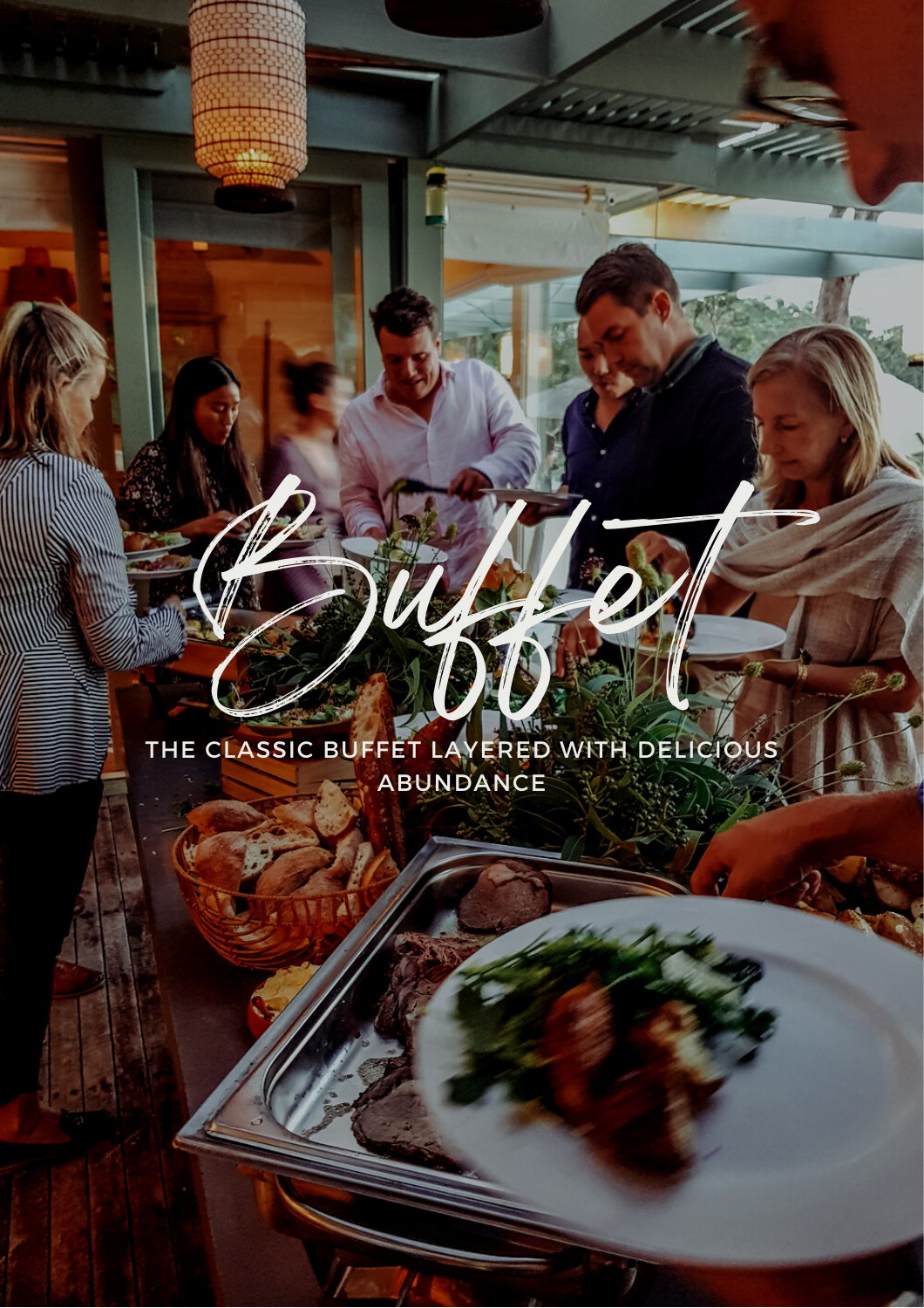**W I L D R Y E ' S S L I C E D S O U R D O U G H**

**V E G A N**

 $\mathbb{V}$ 

**G L U T E N D A IR Y F R E E**

 $\circledR$ 

**F R E E**

 $\circledR$ 



Mains

EYE FILLET WITH NATIVE HERB RUB (8) PARIS BUTTER, CABERNET JUS, ROASTED TRUSS CHERRY TOMATOES

**HONEY DIJON GLAZED HAM**  $\circledR$ 

**PERI CHICKEN** WITH SPICED RICE, HERBED SOUR CREAM, CHAR GRILLED PEPPERS & LEMON

> **5 H O U R S L O W C O O K E D B E E F** IN TOMATO, RED WINE AND ROSEMARY

 $PRAWNSALLABUSARA$   $R$ GRILLED PRAWNS IN A SPICY SAFFRON, PASSATA, GARLIC AND WHITE WINE SAUCE

 $B \times B$  **CHICKEN** $\circledast$ 

BBQ'D CHICKEN IN A ROASTED TOMATO AND CHILLI SAUCE, GREEN OLIVES, PEPPERS AND SPICY **C H O R I Z O**

**ROLLED AND ROASTED PORK (@ 0)** 

CRACKLING, GRAVY, CARAMELISED APPLES & HOUSE APPLE SAUCE

**G R I L L E D C H I C K E N I N C R E A M Y** SEEDED MUSTARD AND HONEY SAUCE (@) WITH CRISPY BACON AND SHALLOTS

**LEMON & THYME ROASTED CHICKEN**  $\mathscr{B}$  $\mathbb{O}$ WITH ROASTED GARLIC AND WHITE WINE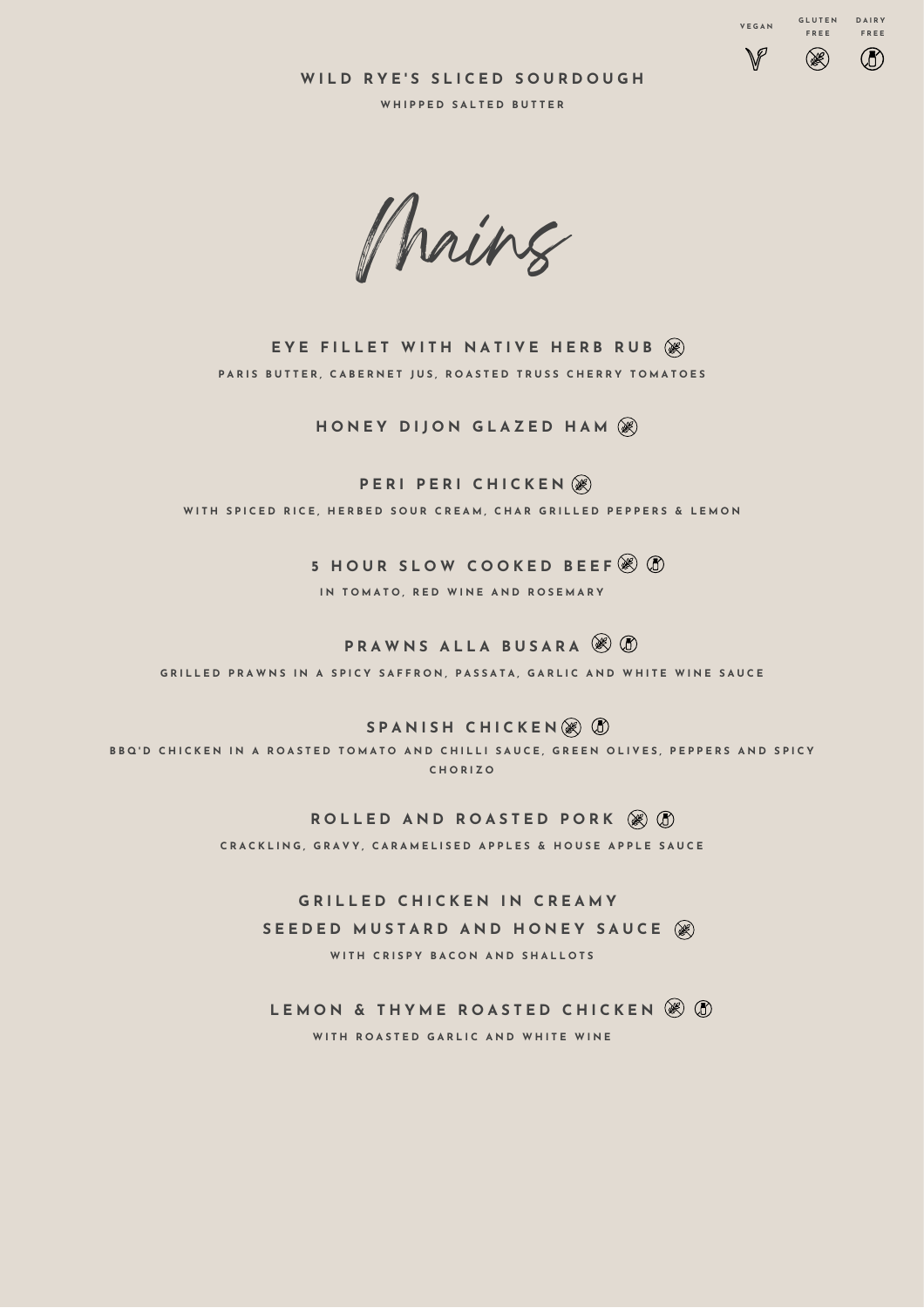sides



### IRONBARK HONEY & HERB LOCAL CARROTS

CRUMBLED TILBA FETA AND ROASTED PINENUTS

### **W A R M P O T A T O S A L A D**

TWICE COOKED POTATOES WITH WILTED BABY SPINACH, CARAMELISED ONIONS, DIION AND **S M O K E D B A C O N**

#### **B B Q G R I L L E D C O R N C O B S**

GARLIC AND HERB BUTTER, SHAVED PARMESAN

### **INDONESIAN FRIED RICE**  $\textcircled{D}$  $\textcircled{V}$

WOK TOSSED VEGETABLES, FREE RANGE EGG, SWEET SOY & SHALLOT

### **S E A S O N A L G R E E N S**

GREEN VEGETABLES, LIGHTLY TOSSED WITH LEMON AND EXTRA VIRGIN OLIVE OIL

#### **R O A S T E D V E G E T A B L E S**

MEDLEY OF TUSCAN HERB SPICED VEGETABLES, GRILLED HALOUMI CHEESE, LEMON AND DUKKAH

### **T W I C E C O O K E D P O T A T O E S** WITH ROASTED WHOLE GARLIC AND ROSEMARY

**M O R O C C A N V E G E T A B L E T A G I N E** WITH COUS COUS, TOASTED ALMONDS, CHICKPEAS, GARLIC HERB YOGHURT & LEMON

> **S C A L L O P E D P O T A T O B A K E** WITH CARAMELISED ONIONS, SHALLOT, BACON AND GRUYERE

salads

**ROCKET, PEAR AND PARMESAN**  $\circledR$ **W IT H M A P L E R O A S T E D W A L N U T S**

ROASTED PUMPKIN, BABY BEETROOT AND PERSIAN FETA (8)

WITH QUINOA, TOASTED ALMOND FLAKES, CARAMELISED BALSAMIC AND OLIVE OIL

**C L A S S I C C A E S A R**

WITH SOURDOUGH CROUTONS, SMOKED BACON, PARMESAN, SOFT EGG AND HOUSE DRESSING

#### **A N C I E N T G R A I N S A N D G R E E N S**

GREEN VEGETABLE MEDLEY, AVOCADO, BROWN RICE & QUINOA, CREAMY DRESSING **A N D T O A S T Y S E E D S**

#### **P E S T O P A S T A**

PASTA TOSSED IN A FRESH BASIL PESTO, SEMI DRIED TOMATOES, SHAVED PARMESAN, ROCKET AND **T O A S T E D P I N E N U T S**

#### **G R E E K**

MARINATED FETA, CHERRY TOMATOES, KALAMATA OLIVES, CUCUMBER, RED ONION, CAPSICUM, HERBS, RED WINE VINEGAR AND OLIVE OIL